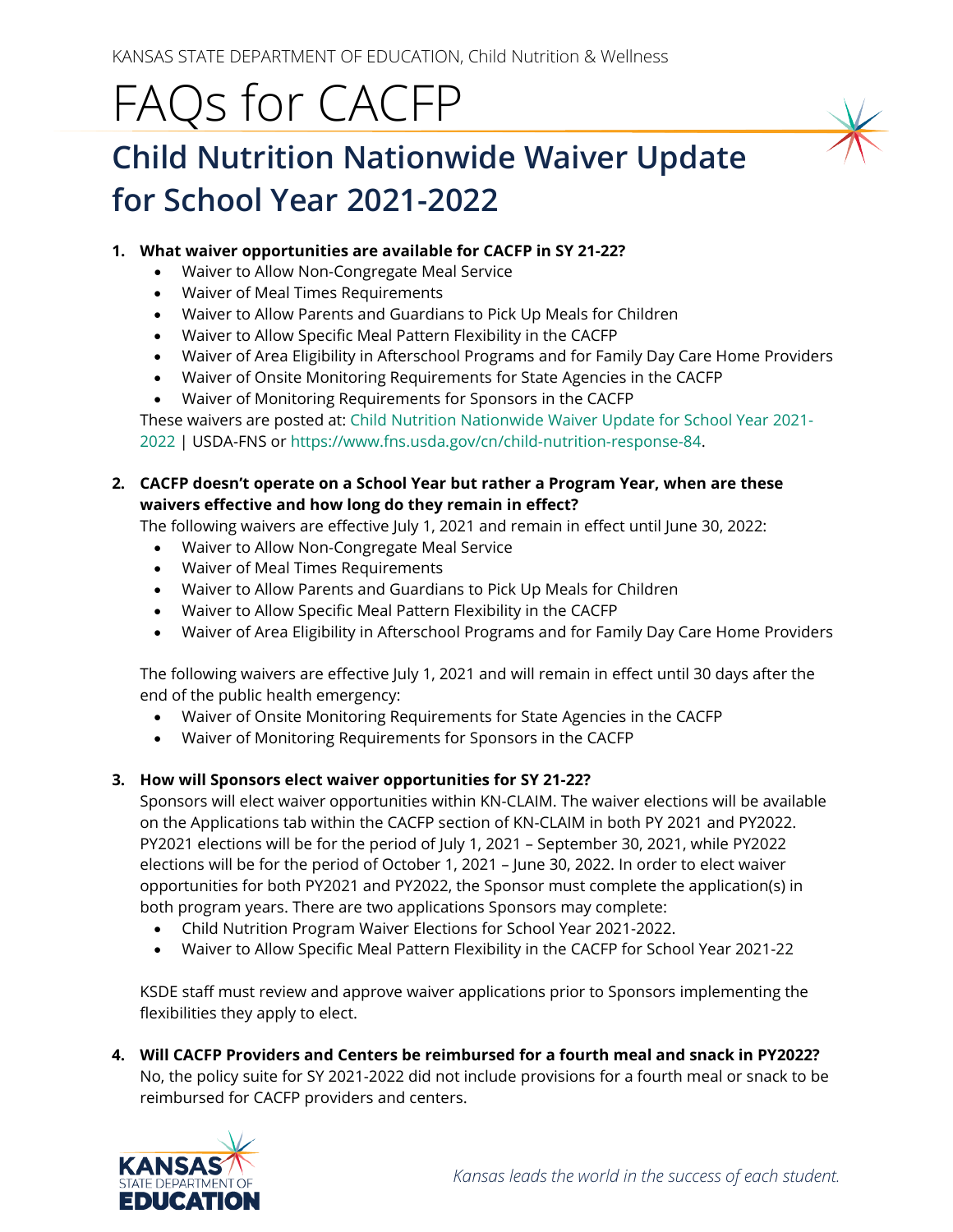# **Non-Congregate Meal Service for SY 21-22**

**5. Can Sponsors send meals home with participants if a sponsor, child care center, adult day care center, or day care home were closed or if a participant was unable to attend due to COVID-19?**

Yes, if a Sponsor elects to serve non-congregate meals on the Child Nutrition Program Waiver application for SY 2021-22. Non-congregate feeding flexibilities provide Sponsors, child care centers, adult day care centers and day care home providers the opportunity to provide meal pick-up options for participants unable to receive care in person and also facilitate grab-and-go meals for enrolled\* participants.

*\* Enrollment is not a requirement for participants accessing CACFP At-Risk Afterschool Meals.*

#### **Meal Times Requirements for SY 21-22**

#### **6. Can Sponsors serve multiple meals and/or bulk meals?**

Yes, if a Sponsor elects the meal service time waiver as part of the Child Nutrition Program Waiver application for SY 2021-22 meal time requirements are waived which allows flexibilities for Sponsors to determine the service model that works best for their participants and community.

#### **Parent and Guardian Meal Pick Up for SY 21-22**

#### **7. Can Sponsors deliver meals to homes under the waivers available?**

Yes, if a Sponsor elects to serve non-congregate meals on the Child Nutrition Program Waiver application for SY 2021-22 all delivery systems available during SY 20-21 are also available in SY 21-22 per the *Nationwide Waivers to Allow for Non-Congregate Meal Service #87, Waiver of Meal Times Requirements #88* and the *Waiver to Allow Parents and Guardians to Pick Up Meals for Children #89.* 

#### **Specific Meal Pattern Flexibility in the CACFP for SY 21-22**

#### **8. Are there meal pattern flexibilities available for SY 21-22?**

FNS expects CACFP providers to meet the meal standards to the best of their ability, but recognizes that, in some situations, it might not be possible to meet every component of the meal pattern requirements. COVID-19: Child Nutrition Response #91 allows State Agencies to grant requests from program operators for the following flexibilities:

- That at least one serving per day, across all eating occasions, must be whole grain-rich. If approved, the Sponsor is not required to serve a WGR item each day meals/snacks are served.
- That the crediting of grains by ounce equivalents must be fully implemented by October 1, 2021. If approved, Sponsors may continue to use servings of grain when planning menus.
- That low-fat milk must be unflavored. If approved, the Sponsor can serve flavored low-fat milk to children 6 years old and older and to adult participants.

All other meal pattern requirements remain in effect. In order to elect one or more of these waivers, Sponsors must make the request within KN-CLAIM on the Applications tab, *Waiver to Allow Specific Meal Pattern Flexibility in CACFP for School Year 2021-22.* KSDE must consider approval of this request on a case-by-case basis to ensure the requests are targeted and justified with a demonstrated need, based on plans to support access to nutritious meals while minimizing potential exposure to COVID-19. Requests are effective upon approval by KSDE. Flexibilities provided should only be utilized as needed. Sponsors should seek to meet the meal pattern requirements to the greatest extent possible.

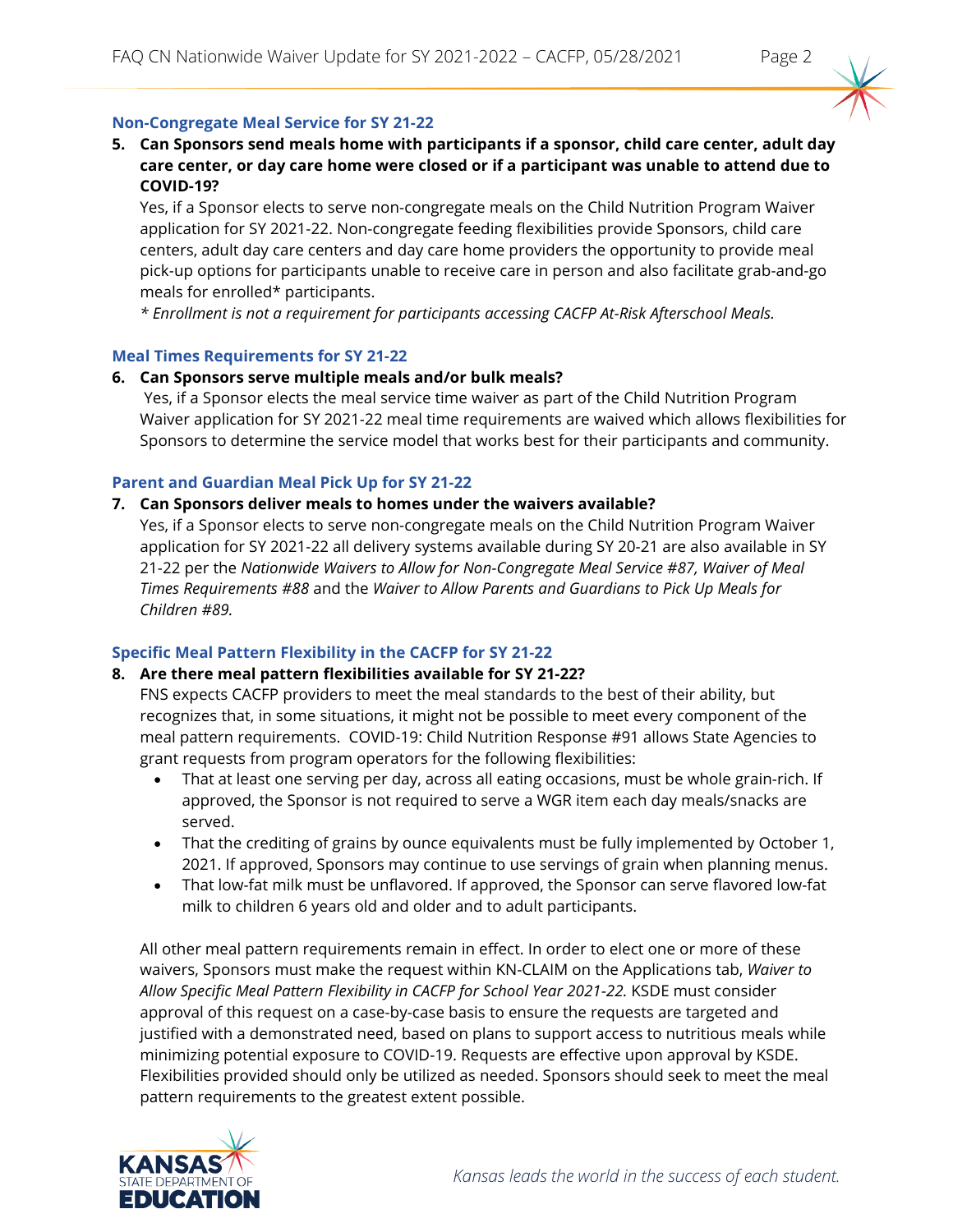**9. What justification will be needed to be approved for meal pattern flexibilities?** Sponsors will indicate the justification(s) for each Waiver request in KN-CLAIM. KSDE has provided some pre-populated justifications that Sponsors will check when completing the request. Sponsors will also be required to provide a brief description of why the meal pattern flexibility is needed and how it will be implemented.

# **10. What does "use flexibilities for the duration and extent they are needed" mean?**

Sponsors should seek to meet the meal pattern requirements to the greatest extent possible. However, in some situations, it might not be possible to meet every component of the meal pattern requirements. Many Child Nutrition Professionals will continue to face operational constraints in SY 21-22 and therefore will require continued flexibility regarding the CACFP meal requirements. In those instances, Sponsors are encouraged to submit a meal pattern flexibility waiver request. If in the future the Sponsor could again meet the meal pattern requirement(s) that were waived, the Sponsor should meet the meal pattern requirements which emphasizes healthy eating with a focus on fruits and vegetables and whole grains.

# **Waiver of Area Eligibility in the Afterschool Programs for SY 21-22**

**11. Can School Food Authorities (SFAs) serve CACFP At-Risk Afterschool Meals when operating the Seamless Summer Option (SSO) during SY 21-22?**

Yes, SFAs may serve CACFP At-Risk Afterschool Meals and snacks while operating the SSO. SFAs will indicate on its CACFP site application(s) if any sites will participate and serve At-Risk Afterschool Meals and/or snacks through the CACFP. As a result of *COVID-19: Child Nutrition Response #93 – Nationwide Waiver of Area Eligibility in the Afterschool Programs*, all schools, regardless of their location, are able to claim all At-Risk Afterschool Meals and/or snacks at the free rate during SY 2021-22. The CACFP Program Year operates from October 1 – September 30, which is different than the school year. SFAs that wish to serve CACFP At-Risk Afterschool Meals at the start of the 21-22 school year must update the CACFP site applications in PY21 for the months of August and September and then complete CACFP program renewal for PY22 to offer CACFP At-Risk Afterschool Meals after October 1.

# **12. Can community organizations that care for school age children serve CACFP At-Risk Afterschool Meals during SY 21-22?**

Yes, community organizations that provide care for school age children can serve At-Risk Afterschool Meals during the 2021-2022 school year through the CACFP. Community organizations will indicate on the CACFP site application(s) that At-Risk Afterschool Meals will be served. Contact your CNW consultant to open up the At-Risk site application in KN-CLAIM. To serve At-Risk Afterschool Meals during the entire 21-22 school year, CACFP Sponsors must update their CACFP site applications in PY21 for the months of August and September and then complete CACFP program renewal for PY22 to offer CACFP At-Risk Afterschool Meals after October 1.

# **13. Can community organizations serve CACFP At-Risk Afterschool Meals during Summer 2021?**

No, CACFP At-Risk Afterschool Meals and snacks can only be served during the school year. If a community organization wishes to serve meals during the summer months when school is not in session they must do so through the Summer Food Service Program (SFSP) or through the traditional CACFP.

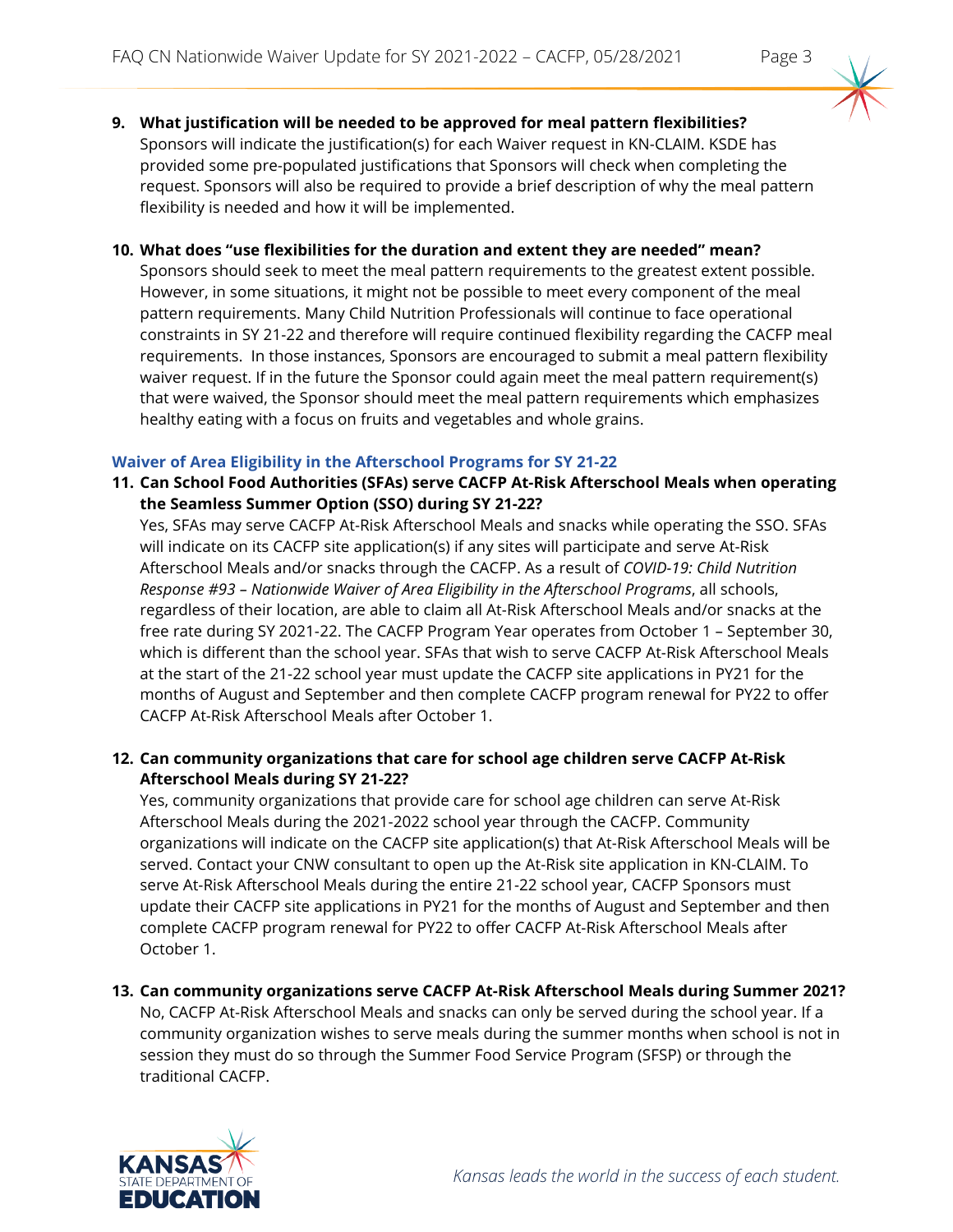**14. Can CACFP Sponsors that provide care for school age children after the school day, on school day outs and/or holidays during the school year serve At-Risk Afterschool Meals to school age children at sites that were not previously eligible?** 

Yes, due to the *Waiver of Area Eligibility in Afterschool Programs and for Family Day Care Home Providers* all sites are considered area eligible and could serve At-Risk Afterschool meals. However, For-Profit CACFP Sponsors must still meet the program eligibility requirements discussed in the following Q&A.

**15. Can For-Profit CACFP Sponsors that provide care for school age children after the school day, on school day outs and/or holidays during the school year provide CACFP At-Risk Afterschool Meals and/or Snacks?**

A for-profit child care center may receive reimbursement for the At-Risk Afterschool Meals component of the CACFP if the center is eligible to participate in CACFP through the traditional child care center, meaning that at least 25 percent of the children served by the for profit center through its traditional child care component are eligible for free or reduced price meals based on their family income; or receive benefits under title XX of the Social Security Act and the center receives compensation under title XX. This 25 percent threshold is based on the center's enrollment or the licensed capacity, whichever is less. In determining a for-profit center's eligibility for At-Risk Afterschool Meals reimbursement, only the enrollment and/or licensed capacity of the traditional child care component of the center may be considered in calculating whether the center meets the 25 percent criterion.

**16. In reference to COVID-19: CN Response #93 – Nationwide Waiver of Area Eligibility in the Afterschool Programs and for Family Day Care Home Programs in SY 2021-22. As of July 1, when Sponsors can tier a Tier 2 provider as Tier 1 by waiver, can these homes claim their own children for reimbursement when other children are present for care at the day care home?** 

KSDE has requested guidance from USDA regarding this question and will let Sponsoring Organizations of Homes know when an answer is received.

**17. Should Sponsoring Organizations of day care homes continue trying to tier providers by School or Census data beginning July 1, 2021?**

KSDE encourages Sponsors to continue trying to tier day care home providers by school or census even after July 1, 2021 when the *Nationwide Waiver of Area Eligibility for Family Day Care Home Providers in School Year 2021-22* goes into effect. Eligibility for providers that are tiered by school or census is extended for five years from the date in which the provider is tiered; whereas Tier 1 determinations will expire on June 30, 2022 for providers in which the area eligibility waiver is used to Tier the provider as Tier 1.

#### **Monitoring Requirements in SY 21-22**

#### **18. Can Sponsoring Organizations conduct both on-site and desk audits?**

Up until 30 days after the end of the federally declared public health emergency, Sponsoring Organizations can conduct on-site and/or desk audits. This flexibility is made available through the *COVID-19: Child Nutrition Response #96: Nationwide Waiver of Onsite Monitoring Requirements for Sponsors in the CACFP.* The requirements included in 7 CFR 226.16(d)(4)(iii) are still required but can be conducted offsite as a desk audit.

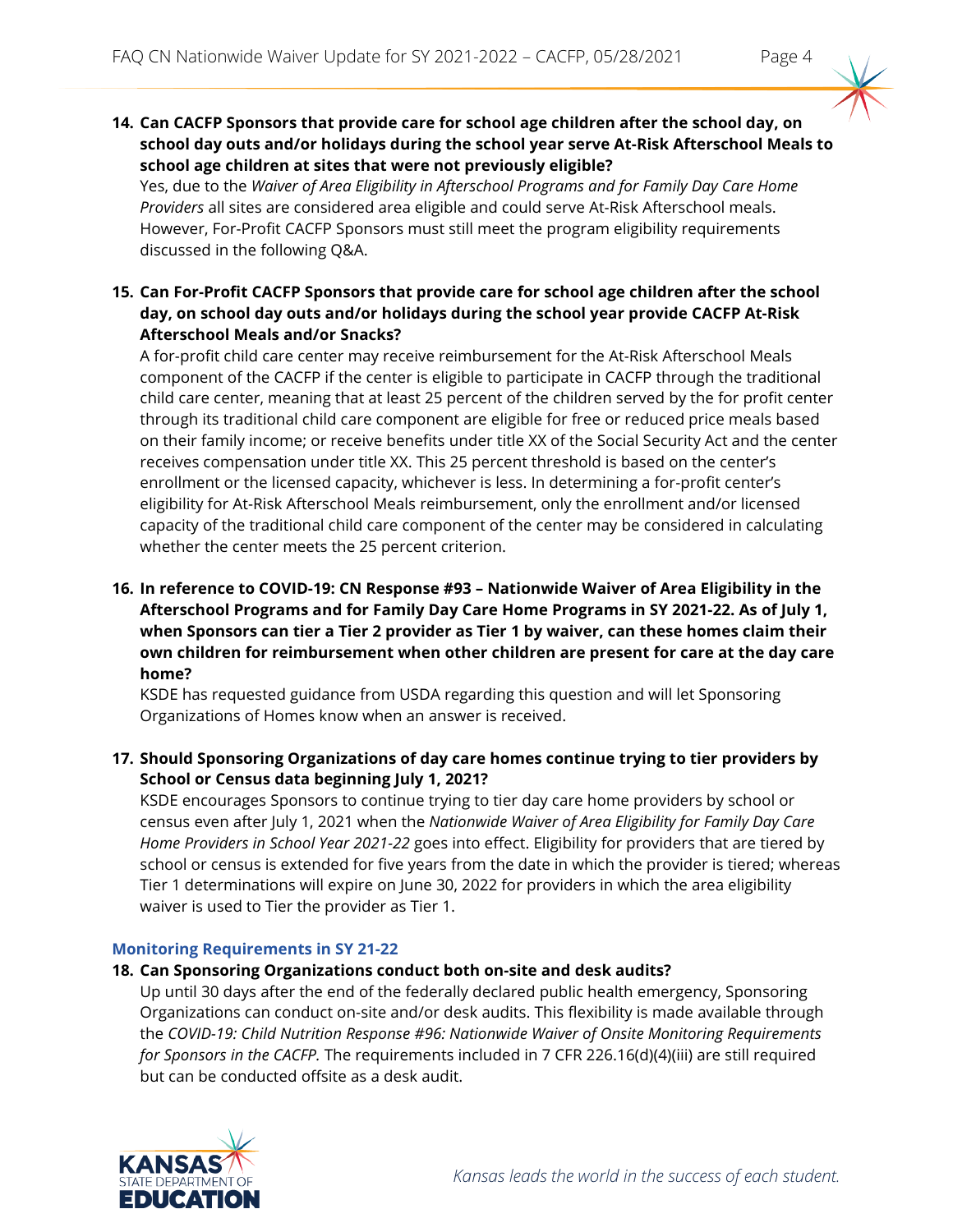# **19. Will KSDE be conducting onsite monitoring of Sponsors?**

KSDE will conduct both offsite and onsite monitoring of Sponsors in SY 21-22. During SY 21-22, KSDE will conduct CACFP Administrative Reviews on one-third of CACFP Sponsors as required by USDA. USDA has provided flexibility for State Agencies to conduct Administrative Reviews offsite until 30 days after the end of the public health emergency. KSDE staff may also complete reviews onsite during SY 21-22. Each Child Nutrition Consultant will work individually with the Sponsors in which KSDE will be monitoring to determine how the CACFP Administrative Review will be conducted.

# **SNP Sponsors Serving PreK Students During the School Day**

**20. In previous school years, our school has offered CACFP meals and/or snacks to PreK students. For SY 21-22, can PreK students eat meals and snacks through the Seamless Summer Option (SSO) rather than through the CACFP?**

Yes, PreK students enrolled in the district can eat meals through the SSO. Please note that children can only receive up to 2 meals/snacks during the school day under the SSO.

**21. Can SNP Sponsors offer a breakfast through the SSO, an AM snack through the CACFP and then a lunch through the SSO to PreK students?**

No, Sponsors cannot switch between both the SNP/SSO and the CACFP during the school day for the same students.

**22. In previous school years, our school has offered CACFP meals and/or snacks to a child care center that is affiliated with our school, can the children attending the affiliated child care center eat meals through the Seamless Summer Option (SSO) rather than through the CACFP in SY 21-22? Can infants be served through the SSO?**

Yes, children attending a child care center that is affiliated with a school can eat meals through the SSO. Please note that children can only receive up to 2 meals/snacks during the school day under the SSO. KSDE has requested guidance from USDA regarding whether infants can be served meals through the SSO. KSDE will let Sponsors know when an answer is received.

# **23. Can Head Start program participants enrolled in the school district receive meals through the SSO?**

A Head Start program participant enrolled in the school district can receive up to 2 meals and/or snacks through the SSO during SY 21-22. Head Start programs should seek guidance from Head Start regarding any Head Start meal requirements.